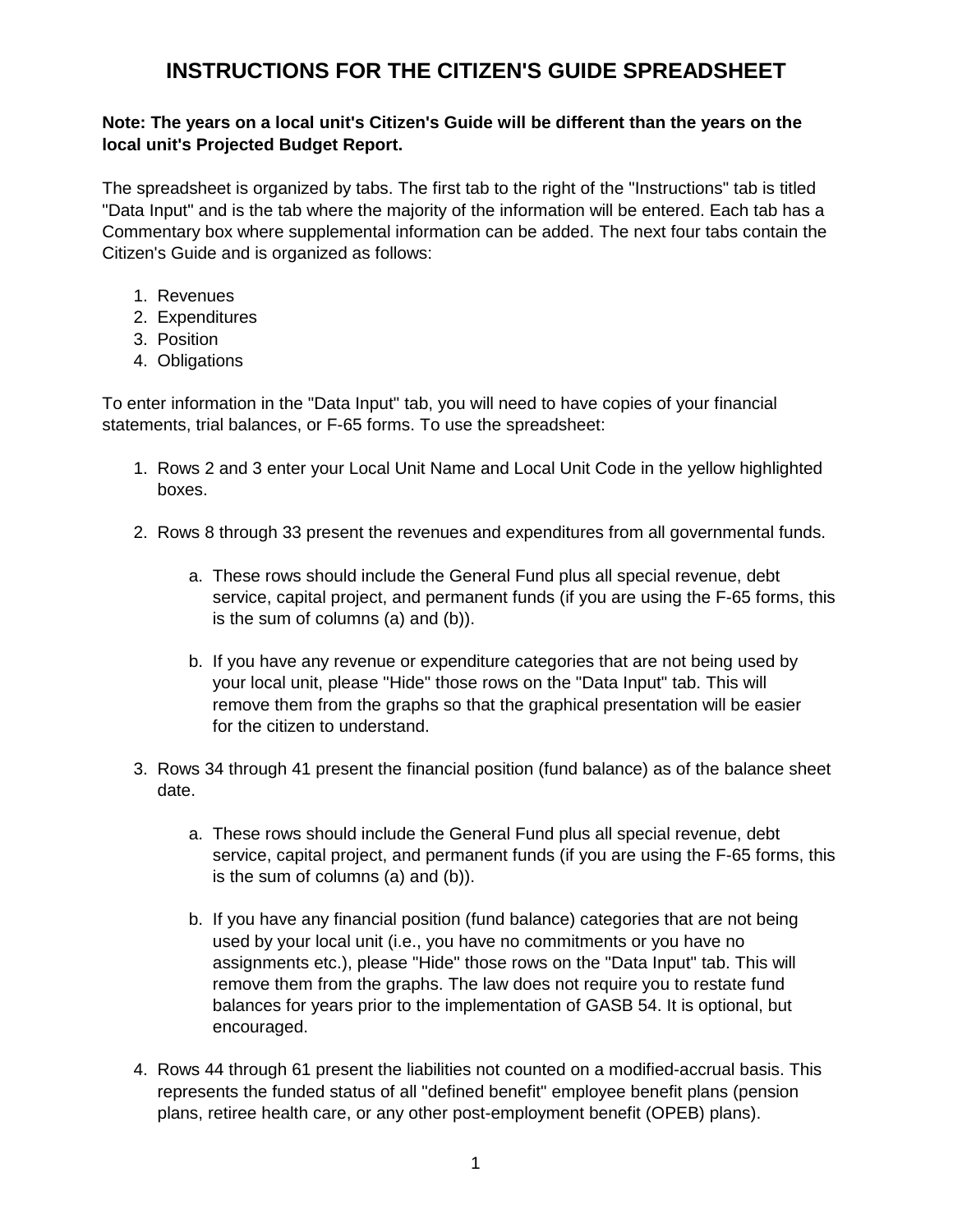# **INSTRUCTIONS FOR THE CITIZEN'S GUIDE SPREADSHEET**

- a. **If you do not have any unfunded pensions or unfunded OPEB, please note that in the Commentary box on the "Obligations" tab.**
- b. Information for this section should be in the footnote disclosures of your annual financial statements; it is also available in your actuarial valuations.
- c. Many local units do not have annual information related to the actuarial accrued liability (AAL) for retiree health care plans. For those communities, we recommend estimating the information between valuations so that a fair picture can still be obtained. For example: if the 2007 AAL was \$5 million and the 2010 AAL was \$8 million, you could estimate to \$6 million for 2008 and \$7 million for 2009.
- 5. Rows 64 through 73 present the debt information. This represents all governmental liabilities not already reported in the funds themselves.
	- a. **If you do not have any debt, please note that in the Commentary box on the "Obligations" tab.**
	- b. Information for this section generally can be found in the footnote disclosures of your financial statements.
- 6. Row 75 presents population information. This section is presented so that you can compute measures on a per-capita basis, and will make it easier for comparisons with other local units in the future. For 2010, the population count should agree with the U.S. census figures. For all other years, estimates of population are generally available through your regional council of governments.
- 7. Rows 78 and 79 enter the "Contact Information" in the yellow highlighted boxes.
- 8. Rows 85 through 89 are grayed out and should be ignored. This section is necessary in order for the interactive revenue and expenditure charts to operate properly.

On the "Revenues" and "Expenditures" tabs, box number 4 has been built as an interactive chart. When this is put on your website, the user can choose any revenue (expenditure) from the drop-down list and see the historical trend for that particular revenue (expenditure).

## **Before publishing the Citizen's Guide to your website, we highly recommend you "Hide" the "Data Input" tab and the "Instructions" tab so that this document will be userfriendly. To hide a tab (or row), right click on the tab (or row) and select "Hide".**

Make sure when you print or save this document to a PDF, you use the "Print Entire Workbook" option. Then the entire Citizen's Guide will be in one document.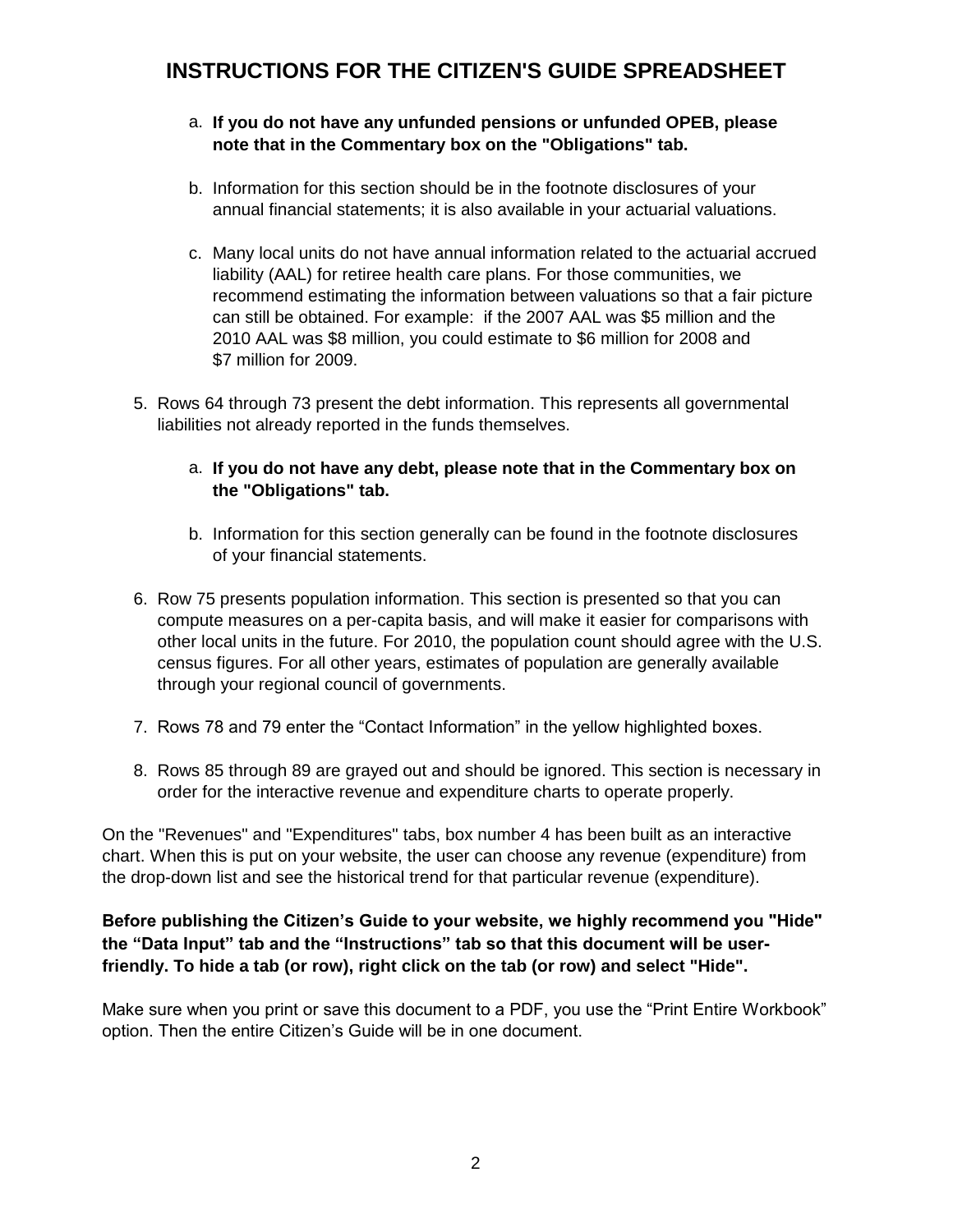# **DATA INPUT PAGE FOR CITIZEN'S GUIDE TO LOCAL UNIT FINANCES**

| Local Unit Name:                                                         | <b>City of DeWitt</b>    |                          |            |             |            |                        |      |
|--------------------------------------------------------------------------|--------------------------|--------------------------|------------|-------------|------------|------------------------|------|
| Local Unit Code:                                                         | 192010                   |                          |            |             |            |                        |      |
|                                                                          |                          |                          |            |             |            | Per capita information |      |
|                                                                          | 2017                     | 2018                     | 2019       | 2020        | 2021       | 2020                   | 2021 |
|                                                                          |                          |                          |            |             |            |                        |      |
| <b>Statement of Revenues &amp; Expenditures - All governmental funds</b> |                          |                          |            |             |            |                        |      |
| <b>Revenues</b>                                                          |                          |                          |            |             |            |                        |      |
| <b>Taxes</b>                                                             |                          |                          | 2,335,070  | 2,189,425   | 2,339,283  | 486                    | 490  |
| Licenses & Permits                                                       |                          |                          | 55,296     | 175,608     | 161,065    | 39                     | 34   |
| <b>Federal Government</b>                                                |                          |                          |            |             |            |                        |      |
| <b>State Government</b>                                                  |                          |                          | 936,813    | 957,839     | 1,186,897  | 213                    | 249  |
| <b>Local Contributions</b>                                               |                          |                          |            |             |            |                        |      |
| <b>Charges for Services</b>                                              |                          |                          | 323,920    | 337,290     | 349,903    | 75                     | 73   |
| Fines & Forfeitures                                                      |                          |                          | 350        | 550         | 1,640      | $\mathbf 0$            | 0    |
| Interest & Rents                                                         |                          |                          | 108,154    | 95,379      | 18,822     | 21                     | 4    |
| <b>Other Revenues</b>                                                    |                          |                          | 332,725    | 242,008     | 343,639    | 54                     | 72   |
| <b>Total Revenues</b>                                                    | $\overline{\phantom{a}}$ | $\overline{\phantom{a}}$ | 4,092,328  | 3,998,099   | 4,401,249  | 887                    | 922  |
| <b>Expenditures</b>                                                      |                          |                          |            |             |            |                        |      |
| <b>General Government</b>                                                |                          |                          | 1,211,150  | 1,165,726   | 1,352,890  | 259                    | 283  |
| Police & Fire                                                            |                          |                          | 1,129,248  | 1,113,990   | 1,122,724  | 247                    | 235  |
| <b>Other Public Safety</b>                                               |                          |                          |            |             |            |                        |      |
| Roads                                                                    |                          |                          |            |             |            |                        |      |
| <b>Other Public Works</b>                                                |                          |                          | 1,412,370  | 1,470,126   | 1,120,174  | 326                    | 235  |
| Health & Welfare                                                         |                          |                          |            |             |            |                        |      |
| Community/Econ. Development                                              |                          |                          |            |             |            |                        |      |
| <b>Recreation &amp; Culture</b>                                          |                          |                          | 67,603     | 102,966     | 76,115     | 23                     | 16   |
| Capital Outlay                                                           |                          |                          | 466,681    | 1,677,084   | 804,571    | 372                    | 168  |
| Debt Service                                                             |                          |                          | 37,732     | 116,239     | 175,792    | 26                     | 37   |
| <b>Other Expenditures</b>                                                |                          |                          |            |             |            |                        |      |
| <b>Total Expenditures</b>                                                | $\overline{\phantom{a}}$ | $\blacksquare$           | 4,324,784  | 5,646,131   | 4,652,266  | 1,253                  | 974  |
| Surplus (Shortfall)                                                      | $\overline{\phantom{a}}$ | $\overline{\phantom{a}}$ | (232, 456) | (1,648,032) | (251, 017) | (366)                  | (53) |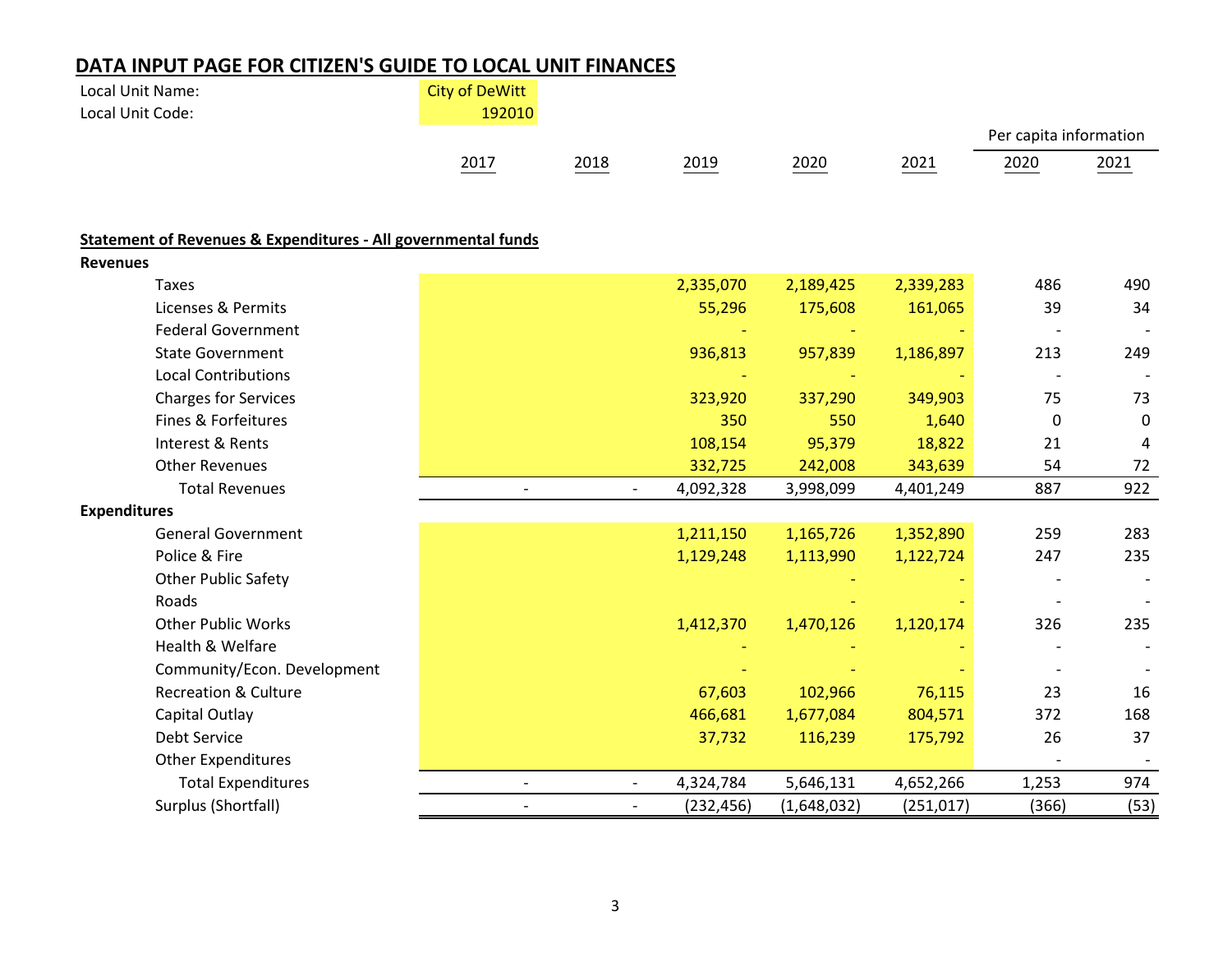## **DATA INPUT PAGE FOR CITIZEN'S GUIDE TO LOCAL UNIT FINANCES**

| Local Unit Name:                                   | <b>City of DeWitt</b> |      |           |           |           |                        |      |
|----------------------------------------------------|-----------------------|------|-----------|-----------|-----------|------------------------|------|
| Local Unit Code:                                   | 192010                |      |           |           |           |                        |      |
|                                                    |                       |      |           |           |           | Per capita information |      |
|                                                    | 2017                  | 2018 | 2019      | 2020      | 2021      | 2020                   | 2021 |
| <b>Financial Position - All governmental funds</b> |                       |      |           |           |           |                        |      |
| Nonspendable                                       |                       |      | 331,530   | 281,876   | 303,412   | 63                     | 64   |
| Restricted                                         |                       |      | 2,699,936 | 739,612   | 863,552   | 164                    | 181  |
| Committed                                          |                       |      | 1,705,000 | 1,705,000 | 690,968   | 378                    | 145  |
| Assigned                                           |                       |      |           |           |           |                        |      |
| Unassigned                                         |                       |      | 836,191   | 1,198,137 | 1,815,676 | 266                    | 380  |
| <b>Total Fund Balance</b>                          |                       |      | 5,572,657 | 3,924,625 | 3,673,608 | 871                    | 769  |

## **Liabilities not counted on a modified-accrual basis**

### **Pensions**

| Date of actuarial valuation: | 12/31/2020 |                          |                          |           |                |     |  |
|------------------------------|------------|--------------------------|--------------------------|-----------|----------------|-----|--|
| Assets                       |            |                          |                          | 3,684,221 |                |     |  |
| <b>Actuarial Liability</b>   |            |                          |                          | 6,136,181 |                |     |  |
| Unfunded (Overfunded)        |            | $\overline{\phantom{0}}$ | $\overline{\phantom{a}}$ | 2,451,960 | $\overline{a}$ | 513 |  |
| Percent funded               | #DIV/0!    | #DIV/0!                  | #DIV/0!                  | 60%       | #DIV/0!        |     |  |

## **OPEB**

Date of actuarial valuation:

**Actuarial Liability** 

Sum of All Pension & OPEB Plans

| Assets                     |                          |         |         | 3,684,221 |                          |     |
|----------------------------|--------------------------|---------|---------|-----------|--------------------------|-----|
| <b>Actuarial Liability</b> |                          |         |         | 6,136,181 |                          |     |
| Unfunded (Overfunded)      | $\overline{\phantom{0}}$ |         |         | 2,451,960 | $\overline{\phantom{a}}$ | 513 |
| Percent funded             | #DIV/0!                  | #DIV/0! | #DIV/0! | 60%       | #DIV/0!                  |     |
| uarial valuation:          | 6/30/2021                |         |         |           |                          |     |
| Assets                     |                          |         |         |           | 513,924                  |     |
| Actuarial Liability        |                          |         |         |           | 432.499                  |     |

| Unfunded<br>. |  |  |  | $\overline{\phantom{0}}$ | 125<br>101 | $\,$ |  |
|---------------|--|--|--|--------------------------|------------|------|--|
|---------------|--|--|--|--------------------------|------------|------|--|

| Percent funded             | #DIV/0!                  | #DIV/0!                  | #DIV/0!                  | #DIV/0!   | 119%      |     |      |
|----------------------------|--------------------------|--------------------------|--------------------------|-----------|-----------|-----|------|
| Pension & OPEB Plans       |                          |                          |                          |           |           |     |      |
| Assets                     | $\overline{\phantom{0}}$ |                          | $\overline{\phantom{0}}$ | 3,684,221 | 513,924   |     |      |
| <b>Actuarial Liability</b> | $\overline{\phantom{0}}$ | $\overline{\phantom{0}}$ |                          | 6,136,181 | 432.499   |     |      |
| Unfunded                   | $\overline{\phantom{a}}$ |                          | $\overline{\phantom{a}}$ | 2,451,960 | (81, 425) | 513 | (17) |
| Percent funded             | #DIV/0!                  | #DIV/0!                  | #DIV/0!                  | 60%       | 119%      |     |      |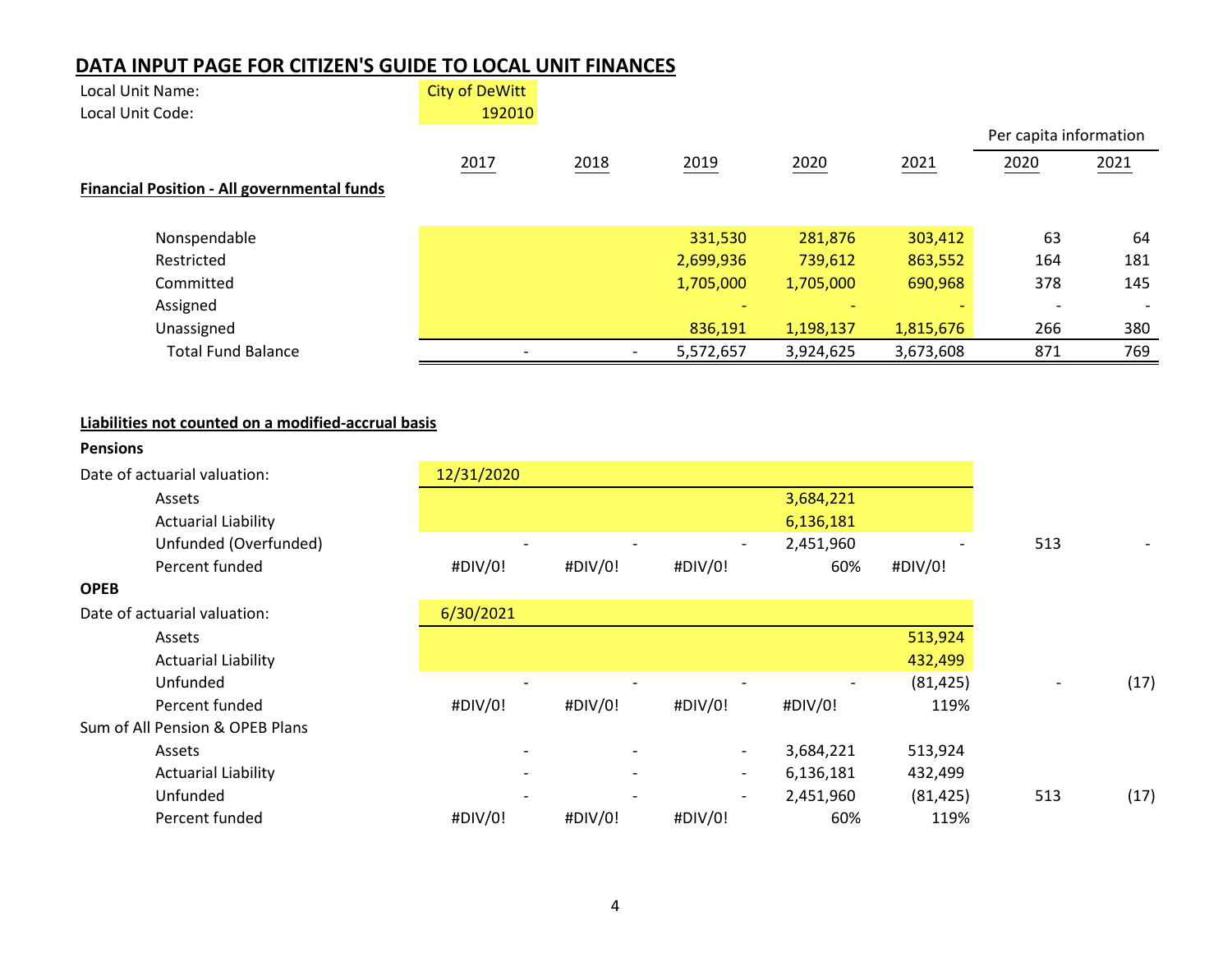## **DATA INPUT PAGE FOR CITIZEN'S GUIDE TO LOCAL UNIT FINANCES**

| Local Unit Name:                       | <b>City of DeWitt</b>    |                          |                          |           |           |                        |      |
|----------------------------------------|--------------------------|--------------------------|--------------------------|-----------|-----------|------------------------|------|
| Local Unit Code:                       | 192010                   |                          |                          |           |           |                        |      |
|                                        |                          |                          |                          |           |           | Per capita information |      |
|                                        | 2017                     | 2018                     | 2019                     | 2020      | 2021      | 2020                   | 2021 |
| <b>Debt</b>                            |                          |                          |                          |           |           |                        |      |
| Bonds & Contracts Payable              |                          |                          |                          | 2,395,000 | 2,295,000 |                        |      |
| Capital Leases                         |                          |                          |                          |           |           |                        |      |
| <b>Other Contractual Debt</b>          |                          |                          |                          |           |           |                        |      |
| <b>Structured Debt</b>                 | $\overline{\phantom{a}}$ | $\overline{\phantom{a}}$ | $\overline{\phantom{0}}$ | 2,395,000 | 2,295,000 | 501                    | 481  |
| <b>Employee Compensated Absences</b>   |                          |                          |                          | 53,710    | 57,060    | 11                     | 12   |
| Landfill Closure & Postclosure Care    |                          |                          |                          |           |           |                        |      |
| <b>Uninsured Losses</b>                |                          |                          |                          |           |           |                        |      |
| Other Claims & Contingencies           |                          |                          |                          |           |           |                        |      |
| <b>Total Long Term Debt (Excluding</b> |                          |                          |                          |           |           |                        |      |
| Pension & OPEB)                        |                          |                          |                          | 2,448,710 | 2,352,060 | 513                    | 492  |
|                                        |                          |                          |                          |           |           |                        |      |
| <b>Population Information</b>          |                          |                          |                          | 4,507     | 4,776     |                        |      |
| <b>Contact Information</b>             |                          |                          |                          |           |           |                        |      |
| <b>Contact Name:</b>                   | Lisa M. Grysen           |                          |                          |           |           |                        |      |
| <b>Contact Phone Number:</b>           | 517.669.2441             |                          |                          |           |           |                        |      |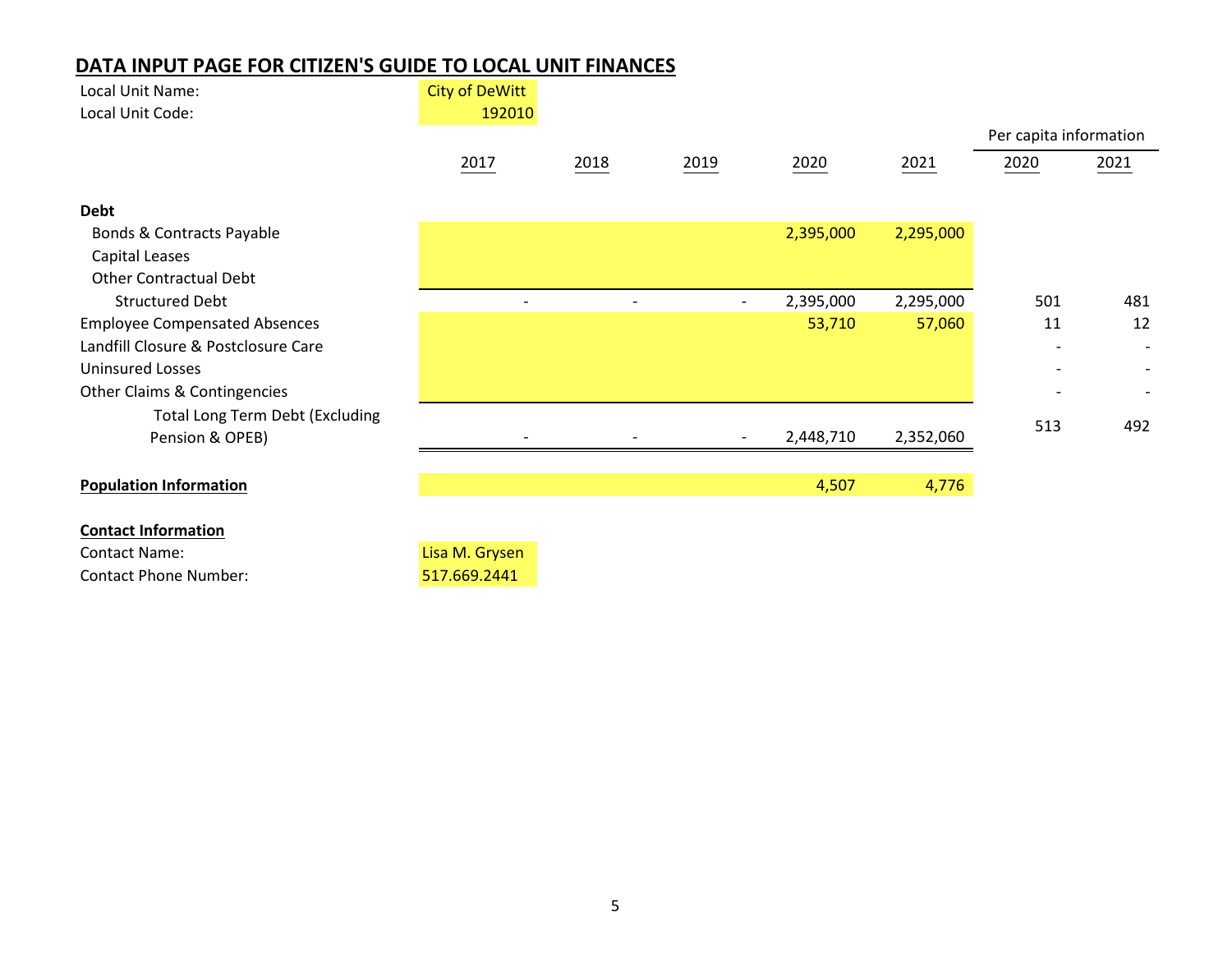## **CITIZEN'S GUIDE TO LOCAL UNIT FINANCES - City of DeWitt (192010)** REVENUES

1. Where our money comes from (all governmental funds) 2. Compared to the prior year

|                           |                             | 2020            | 2021 |           | % change |
|---------------------------|-----------------------------|-----------------|------|-----------|----------|
|                           | Taxes                       | 2,189,425<br>S. | -S   | 2,339,283 | 6.84%    |
| $\blacksquare$ Taxes      | Licenses & Permits          | 175,608         |      | 161,065   | $-8.28%$ |
| Licenses & Permits        | <b>Federal Government</b>   |                 |      |           | N/A      |
| <b>Federal Government</b> | <b>State Government</b>     | 957,839         |      | 1,186,897 | 23.91%   |
| ■ State Government        | <b>Local Contributions</b>  |                 |      |           | N/A      |
| Local Contributions       | <b>Charges for Services</b> | 337,290         |      | 349,903   | 3.74%    |
| ■ Charges for Services    | Fines & Forfeitures         | 550             |      | 1,640     | 198.18%  |
| Fines & Forfeitures       | Interest & Rents            | 95,379          |      | 18,822    | -80.27%  |
|                           | <b>Other Revenues</b>       | 242,008         |      | 343,639   | 41.99%   |
| Interest & Rents          | <b>Total Revenues</b>       | 3,998,099       |      | 4,401,249 | 10.08%   |
| Other Revenues            |                             |                 |      |           |          |
|                           |                             |                 |      |           |          |
|                           |                             |                 |      |           |          |
|                           |                             |                 |      |           |          |

## 3. Revenue sources per capita - compared to the prior year 4. Historical trends of individual sources





Commentary:

For more information on our unit's finances, contact Lisa M. Grysen at 517.669.2441.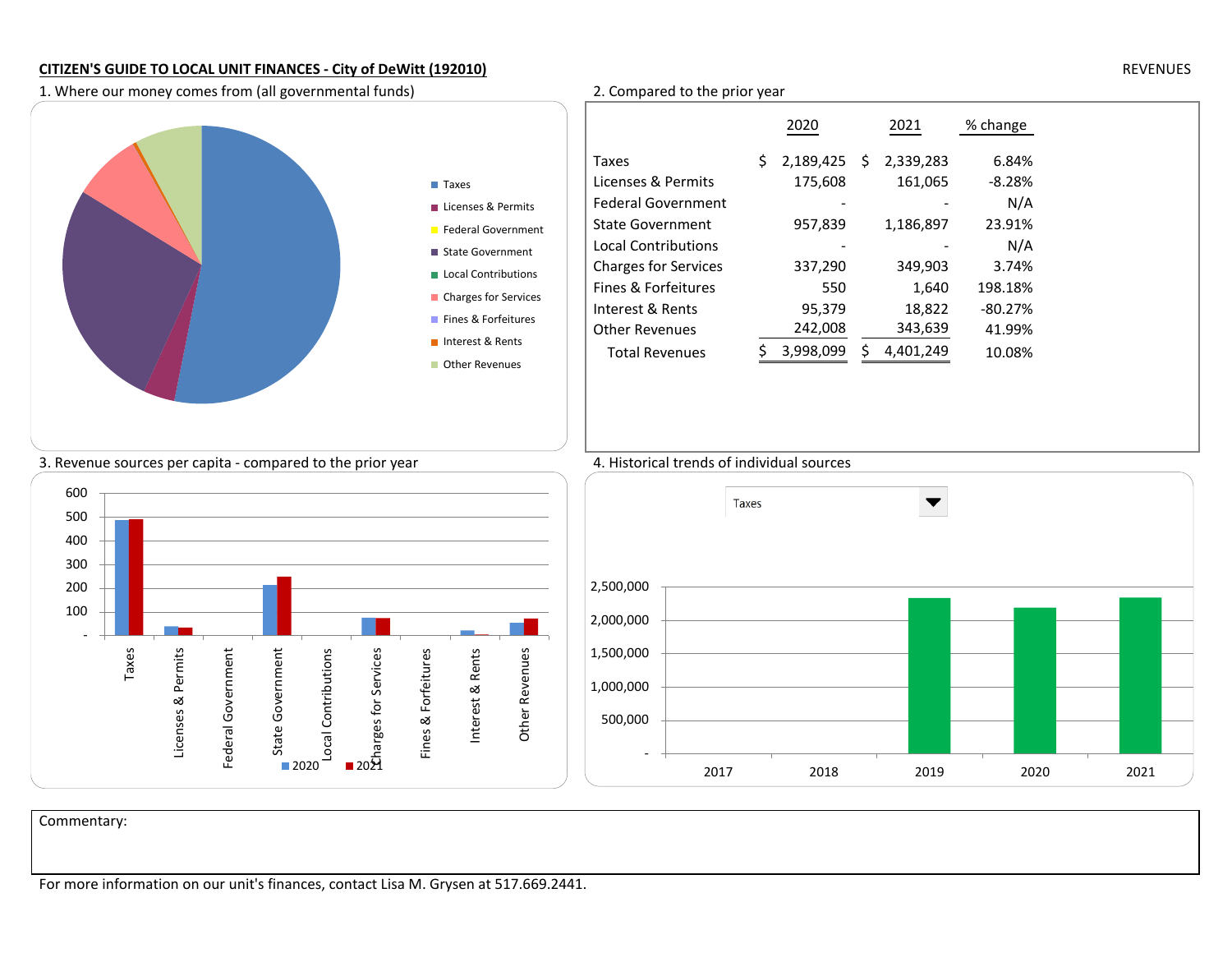### **CITIZEN'S GUIDE TO LOCAL UNIT FINANCES - City of DeWitt (192010)** EXPENDITURES

1. Where we spend our money (all governmental funds) 2. Compared to the prior year

| General Government          |                                             | 2020           | 2021                                  | % change     |
|-----------------------------|---------------------------------------------|----------------|---------------------------------------|--------------|
| Police & Fire               | <b>General Government</b>                   | $1,165,726$ \$ | 1,352,890                             | 16.06%       |
| Other Public Safety         | Police & Fire<br><b>Other Public Safety</b> | 1,113,990      | 1,122,724<br>$\overline{\phantom{a}}$ | 0.78%<br>N/A |
| <b>■</b> Roads              | Roads                                       |                |                                       | N/A          |
| Other Public Works          | <b>Other Public Works</b>                   | 1,470,126      | 1,120,174                             | $-23.80\%$   |
|                             | Health & Welfare                            |                | $\overline{\phantom{a}}$              | N/A          |
| <b>Health &amp; Welfare</b> | Community/Econ. Development                 |                |                                       | N/A          |
| Community/Econ.             | <b>Recreation &amp; Culture</b>             | 102,966        | 76,115                                | $-26.08%$    |
| Development                 | Capital Outlay                              | 1,677,084      | 804,571                               | $-52.03%$    |
| Recreation & Culture        | Debt Service                                | 116,239        | 175,792                               | 51.23%       |
| Capital Outlay              | Other Expenditures                          |                |                                       | N/A          |
| Debt Service                | <b>Total Expenditures</b>                   | 5,646,131      | 4,652,266                             | $-17.60%$    |
|                             |                                             |                |                                       |              |



Commentary: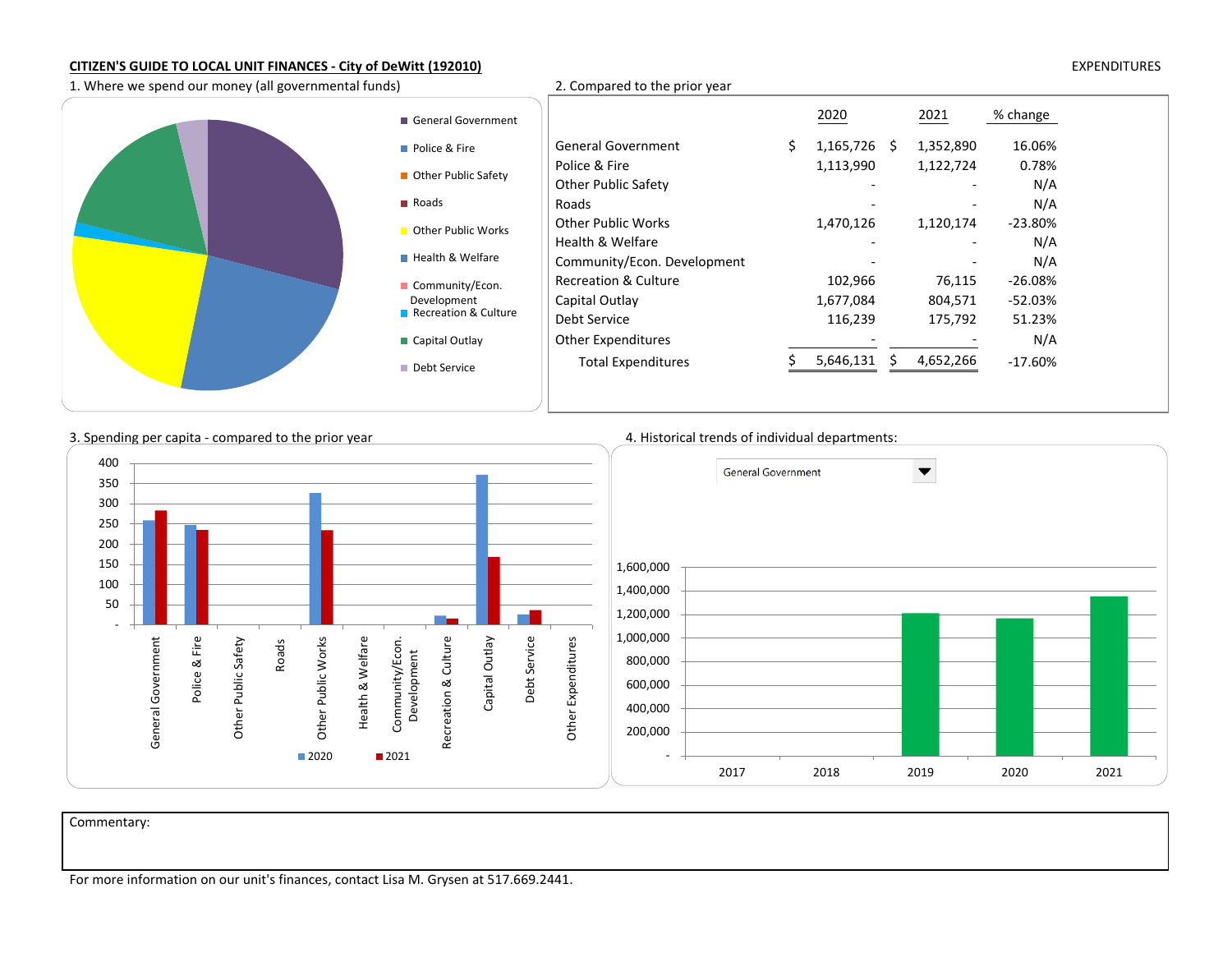### **CITIZEN'S GUIDE TO LOCAL UNIT FINANCES - City of DeWitt (192010) FINANCIAL POSITION FINANCIAL POSITION**

1. How have we managed our governmental fund resources (fund balance)? 2. Compared to the prior year



|                             | 2020        | 2021      | % change  |
|-----------------------------|-------------|-----------|-----------|
| Revenue                     | 3,998,099   | 4,401,249 | 10.08%    |
| Expenditures                | 5,646,131   | 4,652,266 | $-17.60%$ |
| Surplus (shortfall)         | (1,648,032) | (251,017) | $-84.77%$ |
| Fund balance, by component: |             |           |           |
| Nonspendable                | 281,876     | 303,412   | 7.64%     |
| Restricted                  | 739,612     | 863,552   | 16.76%    |
| Committed                   | 1,705,000   | 690,968   | $-59.47%$ |
| Assigned                    |             |           | N/A       |
| Unassigned                  | 1,198,137   | 1,815,676 | 51.54%    |
| total fund balance          | 3,924,625   | 3,673,608 | $-6.40%$  |
|                             |             |           |           |



(1,000,000)

1,000,000

2,000,000

3,000,000

4,000,000

5,000,000

6,000,000

-



2017 2018 2019 2020 2021

Revenues Expen<mark>ditur</mark> Fund Balar



Commentary: